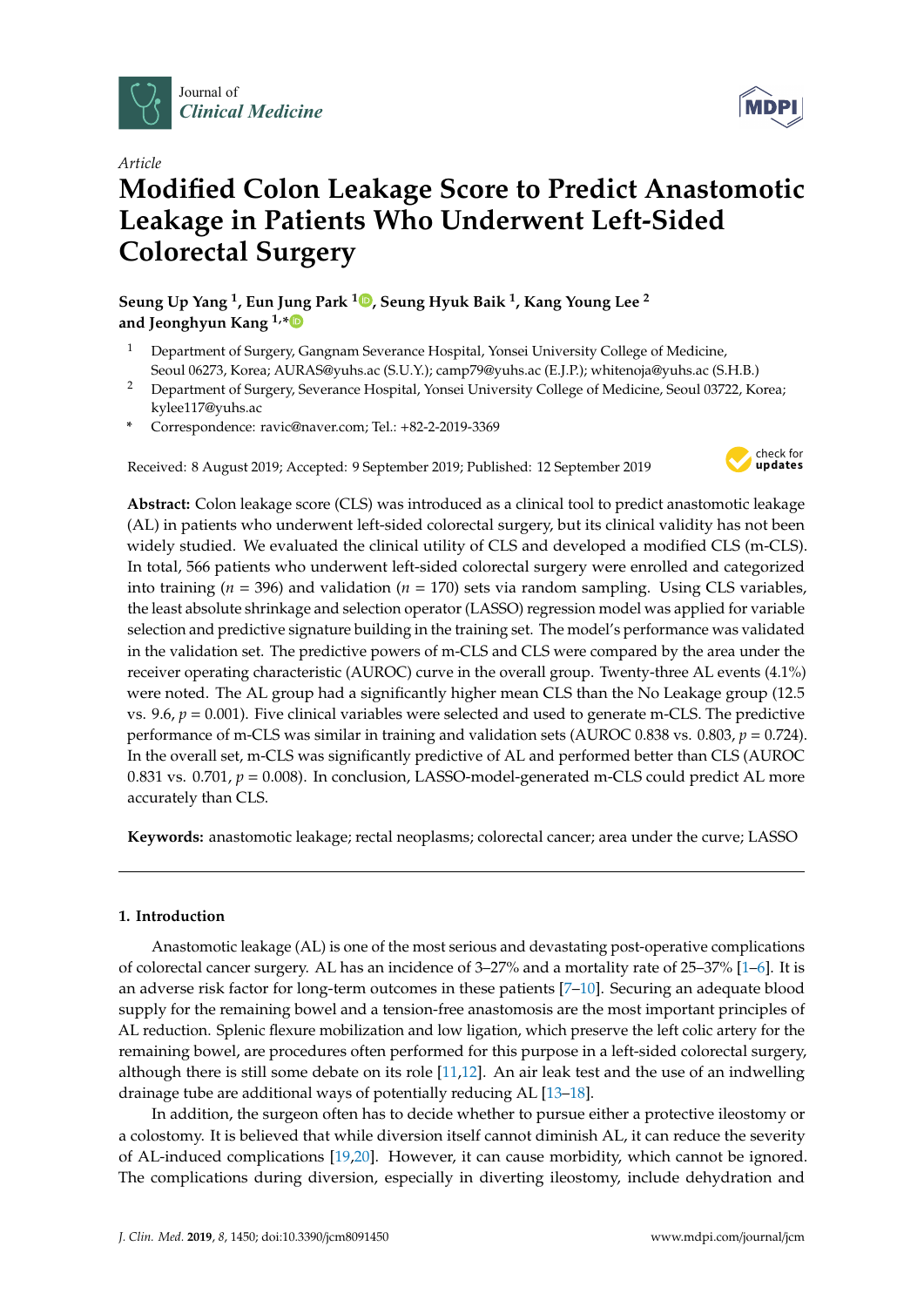stoma prolapse, which occur in 11–43% of cases [\[21](#page-8-6)[–25\]](#page-8-7). Even at the time of reversing the stoma, the complication rate was reported as 14–33% and, in several cases, the permanent reversal of diversion is impossible [\[21,](#page-8-6)[26–](#page-8-8)[30\]](#page-9-0). Therefore, the decision to perform a diversion must be made prudently; however, to date, there have been no reliable indications available.

The colon leakage score (CLS) was initially suggested to predict the risk of AL in left-sided surgeries by Dekker and colleagues in 2011 [\[31\]](#page-9-1). The CLS was composed of several clinical parameters, based on previous studies, and was calculated as a numeric score ranging from 0 to 43. Although few studies have validated the efficacy of CLS in patients with colorectal cancer [\[32,](#page-9-2)[33\]](#page-9-3), the clinical significance of its use has undergone limited evaluation.

Recently, it was reported that the surgeon perception of treatment risk and benefit varied significantly, and a risk assessment or a risk calculator could lead surgeons to more accurate judgements of operative risks [\[34,](#page-9-4)[35\]](#page-9-5). In the case of predicting AL for 83 patients with colon cancer, a simple anastomotic leak calculator was highly predictive of AL (area under the receiver-operating characteristic curve (AUROC), 0.84), as unlike the surgeon's estimation (AUROC, 0.4) [\[36\]](#page-9-6). Accurate and clinically useful prediction models are gaining importance. Recently machine learning algorithms have been introduced that are actively applied in the clinical decision-making process [\[37](#page-9-7)[,38\]](#page-9-8). We hypothesized that there might be some room to improve the predictive power of CLS by applying these algorithms.

Therefore, the aim of this study was to assess the clinical implications of the CLS in our patients and to improve the predictive power of this model.

#### **2. Materials and Methods**

#### *2.1. Patients*

The study group consisted of consecutive patients who underwent left-sided colorectal cancer surgeries at the Gangnam Severance Hospital, Yonsei University College of Medicine (Seoul, Republic of Korea) between August 2006 and March 2013. The patients were identified retrospectively from a prospectively-maintained database. The inclusion criterion was all patients with left-sided colorectal cancer (including left colon, sigmoid colon, rectosigmoid colon and rectum cancers) treated with a curative intent, irrespective of an elective or emergent surgery, in whom a primary anastomosis was performed. The exclusion criteria were patients who did not undergo primary anastomosis or R2 resection and patients with missing information, in which case the variables composing CLS could not be determined. This study was approved by Institutional Review Board of Gangnam Severance Hospital, Yonsei University College of Medicine (Seoul, Republic of Korea) (approval No. 3-2018-0326). Informed consent was waived for this retrospective study.

# *2.2. Surgery and Diagnosis of AL*

Each of the enrolled patients underwent a different type of surgery based on the location of the tumor. A left hemicolectomy was done for tumors in the left or sigmoid colon, while an anterior resection or a low anterior resection was done for tumors in the distal or rectosigmoid colon. Patients with rectal cancer underwent a low anterior resection, coloanal anastomosis, or an intersphincteric resection. Patients who underwent a Hartmann operation or an abdominoperineal resection were excluded. The surgeries were performed using a consistent surgical principle. The standard surgical modality for patients with rectal cancer was either a total mesorectal excision or a tumor-specific mesorectal excision. For left-sided tumors, at the discretion of the surgeon, the inferior mesenteric artery was ligated at the level of its origin or just below the left colic artery. The decision to create a diverting ileostomy or colostomy was left to the discretion of the surgeon.

AL was initially suspected from clinical manifestations such as abdominal pain, fever, and discharge of pus or bowel contents through the abdominal drain causing peritonitis. It was confirmed by either laparotomy or imaging studies, such as computed tomography (CT) and X-ray.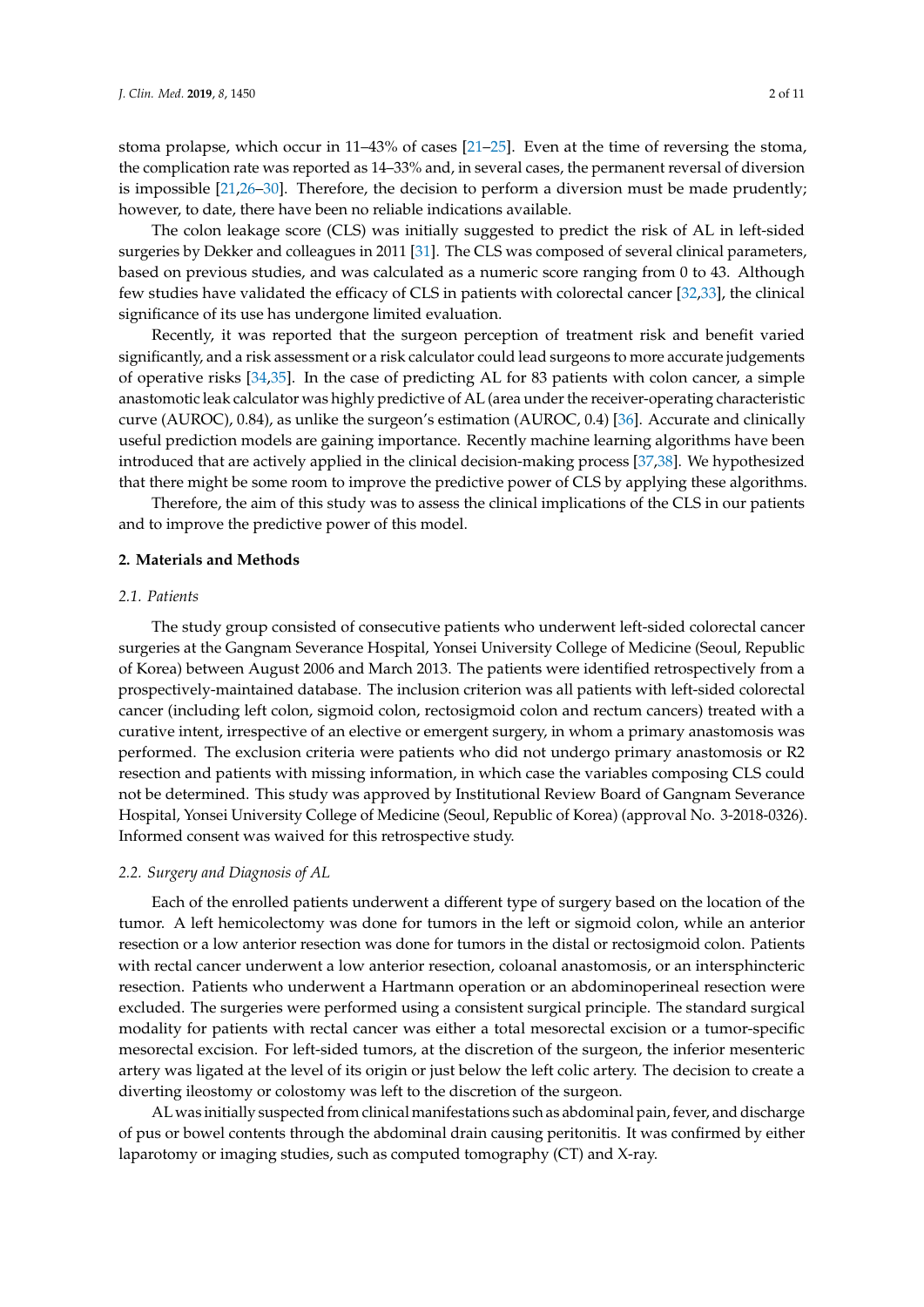#### *2.3. Clinical Variables Used in Generating Modified CLS*

CLS is a scoring system suggested by Dekker and colleagues [\[27\]](#page-8-9). The system combines the following 11 risk factors for AL: age, gender, the American Society of Anesthesiologists (ASA) grade, body mass index, history of intoxication, history of neoadjuvant therapy, history of emergency surgery, distance of anastomosis to the anal verge, requirement of additional procedures, amount of blood loss, and duration of the surgical procedure. Each variable is scored numerically, and the risk of AL is predicted on the basis of the total score, which ranges between 0 and 43 in the CLS model.

We collected data (used in calculating CLS) from our group, and only these variables were used in generating a new algorithm. In this study, the least absolute shrinkage and selection operator (LASSO) regression model was used to generate the predictive model [\[39\]](#page-9-9). In this model, the regression coefficients penalize the size of the parameters, which can remove unimportant variables. The LASSO regression model was applied for feature selection and predictive signature building, called the modified CLS (m-CLS). LASSO regression shrinks the coefficient estimates toward zero, with the degree of shrinkage dependent on an additional parameter,  $λ$ . To determine the optimal values of  $λ$ , a 10-time cross-validation was used, and we chose  $\lambda$  via the minimum criteria.

Our patients were divided into the following two groups via computer-generated random sampling; the training set and the validation set. The prediction model (m-CLS) was developed in the training set and validated in the validation set. The performance of the m-CLS, in comparison to the CLS, was measured by the AUROC analysis in the overall (training and validation) set.

# *2.4. Statistical Analysis*

All statistical analyses were performed using IBM SPSS version 23.0 (IBM Corp., Armonk, NY, USA) and R version 3.5.1 (R-project, Institute for Statistics and Mathematics, Vienna, Austria). AUROC was used to determine the predictive value of CLS and m-CLS. The predictive value, estimated by AUROC, was classified as follows: >0.9: excellent, 0.8–0.9: good, 0.7–0.8: fair, 0.6–0.7: poor, 0.5–0.6: very poor. The optimal cut-off values were determined at the maxima of the Youden's index and accuracy [\[40\]](#page-9-10). Categorical variables were analyzed using the Chi-square or the Fisher's exact test, and continuous variables were analyzed using the Student's *t* test. A *p* value < 0.05 was considered to indicate significance.

#### **3. Results**

#### *3.1. Patient Characteristics According to the Anastomotic Leakage*

A total of 784 patients who underwent left-sided colorectal cancer surgeries were identified in the database, of which 566 were ultimately included in the analysis. Baseline patient characteristics according to the AL are shown in Table [1.](#page-3-0) While the overall AL rate was 4.1% (*n* = 23), the rate of low anastomosis level was significantly higher in the AL group. Alcohol intake and diversion rate were significantly higher in patients who had an AL versus those who did not. Mean CLS was significantly higher in the AL group than in the No Leakage group (12.5 vs. 9.6, *p* = 0.001) (Figure [1\)](#page-3-1).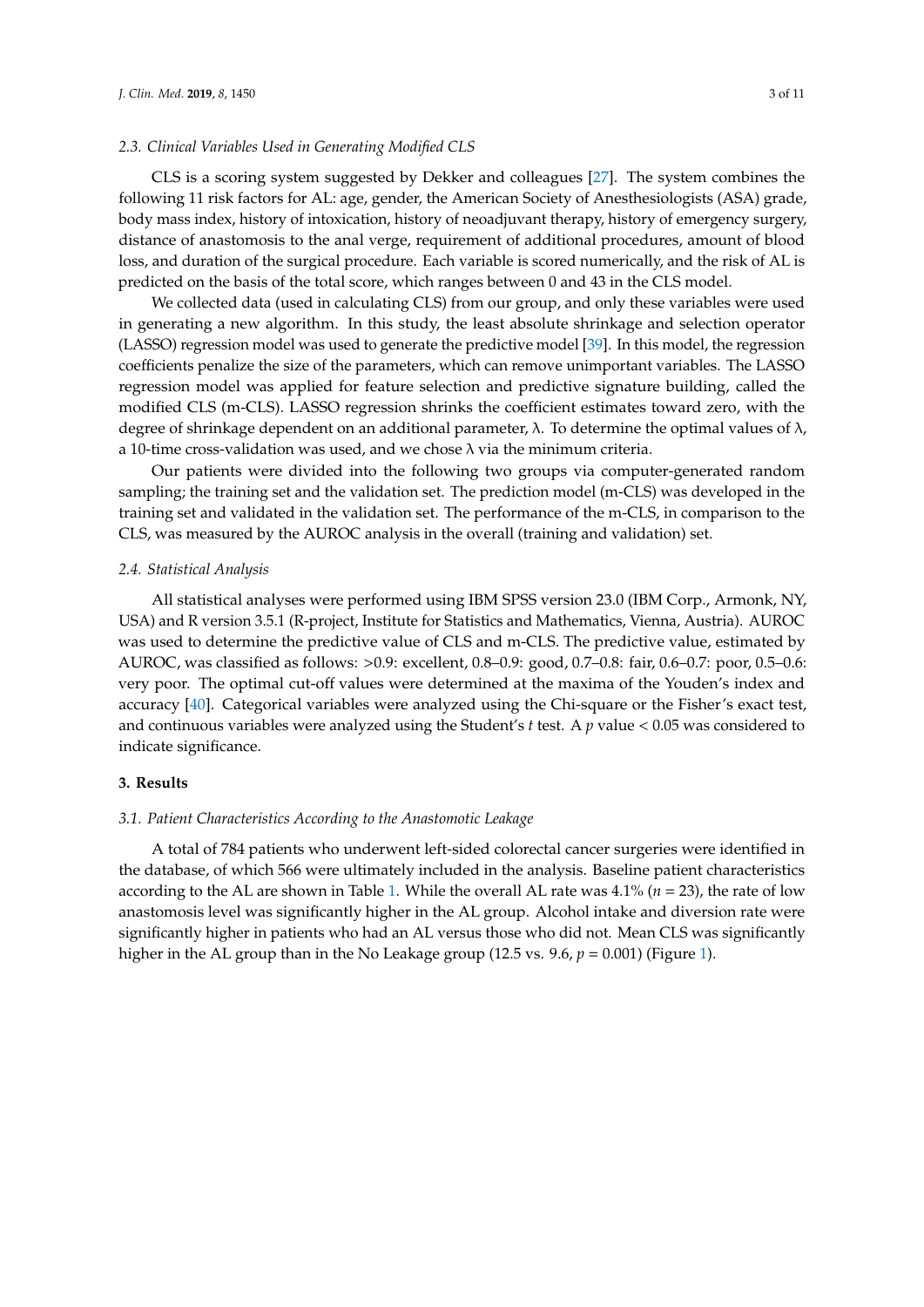<span id="page-3-0"></span>

|                                               |                                     | AL $(n = 23)$<br>$n\ (\%)$ | No Leakage<br>$(n = 543) n$ (%) | $\boldsymbol{P}$   |
|-----------------------------------------------|-------------------------------------|----------------------------|---------------------------------|--------------------|
| Age (years)                                   | $Mean \pm SD$                       | $60.8 \pm 12.6$            | $62.1 \pm 10.9$                 | 0.574              |
| Gender                                        | Male                                | 17 (73.9)                  | 346 (63.7)                      | 0.438              |
|                                               | Female                              | 6(26.1)                    | 197 (36.3)                      |                    |
| ASA grade <sup>a</sup>                        | I                                   | 16(69.6)                   | 272 (50.1)                      | 0.076 <sup>b</sup> |
|                                               | $\mathbf{H}$                        | 4(17.4)                    | 226 (41.6)                      |                    |
|                                               | Ш                                   | 3(13)                      | 44(8.1)                         |                    |
|                                               | <b>IV</b>                           | $\theta$                   | 1(0.2)                          |                    |
| BMI $\text{c}$ (kg/m <sup>2</sup> )           | Mean $\pm$ SD                       | $23.7 \pm 3.5$             | $23.4 \pm 3.2$                  | 0.672              |
| Smoking                                       | (any)                               | 10(43.5)                   | 185 (34.1)                      | 0.375              |
| Alcohol                                       | (3U/day)                            | 9(39.1)                    | 109(20.1)                       | 0.036 <sup>b</sup> |
| Steroids                                      | (present use,<br>excluding inhaler) | 2(8.7)                     | 2(0.4)                          | 0.009 <sup>b</sup> |
| Neoadjuvant therapy                           | Radiotherapy                        | $\boldsymbol{0}$           | 3(0.6)                          | $>0.999$ b         |
|                                               | Chemoradiation                      | 5(21.7)                    | 69 (12.7)                       | 0.207 <sup>b</sup> |
| Emergency surgery                             | Obstruction                         | 4(17.4)                    | 100 (18.4)                      | $>0.999$ b         |
|                                               | Bleeding                            | $\theta$                   | 8(1.5)                          | $>0.999$ b         |
|                                               | Perforation                         | $\Omega$                   | 12(2.2)                         | $>0.999$ b         |
| Distance of anastomosis to<br>anal verge (cm) | $<$ 5                               | 10(43.5)                   | 110 (20.3)                      | $< 0.001$ b        |
|                                               | $5 - 10$                            | 12(52.2)                   | 186 (34.3)                      |                    |
|                                               | >10                                 | 1(4.3)                     | 247 (45.5)                      |                    |
| Additional procedures                         |                                     | 1(4.3)                     | 139(25.6)                       | 0.023              |
| Blood loss (mL)                               | Mean $\pm$ SD                       | $282.6 \pm 280.6$          | $287.9 \pm 455.5$               | 0.933              |
| Duration of operation (min)                   | Mean $\pm$ SD                       | $294.5 \pm 76.8$           | $272.6 \pm 104.8$               | 0.322              |
| Diversion                                     |                                     | 2(8.7)                     | 4(0.7)                          | 0.021 <sup>b</sup> |
| Tumor location                                | Colon                               | 1(4.3)                     | 249 (45.9)                      | < 0.001            |
|                                               | Rectum                              | 22 (95.7)                  | 294 (54.1)                      |                    |
| CLS <sup>d</sup>                              | Mean $\pm$ SD                       | $12.5 \pm 3.6$             | $9.6 \pm 4.2$                   | 0.001              |
| Surgery type                                  | Open                                | 7(30.4)                    | 175 (32.2)                      | 0.458              |
|                                               | Laparoscopy                         | 8(34.8)                    | 239 (44)                        |                    |
|                                               | Robot                               | 8(34.8)                    | 129 (23.8)                      |                    |

**Table 1.** Comparison of patient characteristics between AL group and No leakage group.

<span id="page-3-1"></span>AL: anastomotic leakage; SD: standard deviation; <sup>a</sup>: American society of anesthesiology; <sup>b</sup>: Fisher's exact test; <sup>c</sup>: Body mass index; <sup>d</sup>: Colon leakage score.



**Figure 1.** Comparison of colon leakage score according to the leakage status. The mean colon leakage **Figure 1.** Comparison of colon leakage score according to the leakage status. The mean colon leakage score (CLS) was significantly higher in the anastomotic leakage group than the No leakage group score (CLS) was significantly higher in the anastomotic leakage group than the No leakage group (Mean  $\pm$  standard deviation:  $12.5 \pm 3.6$  in the AL group versus  $9.6 \pm 4.1$  in the No leakage group,  $p = 0.001$ ).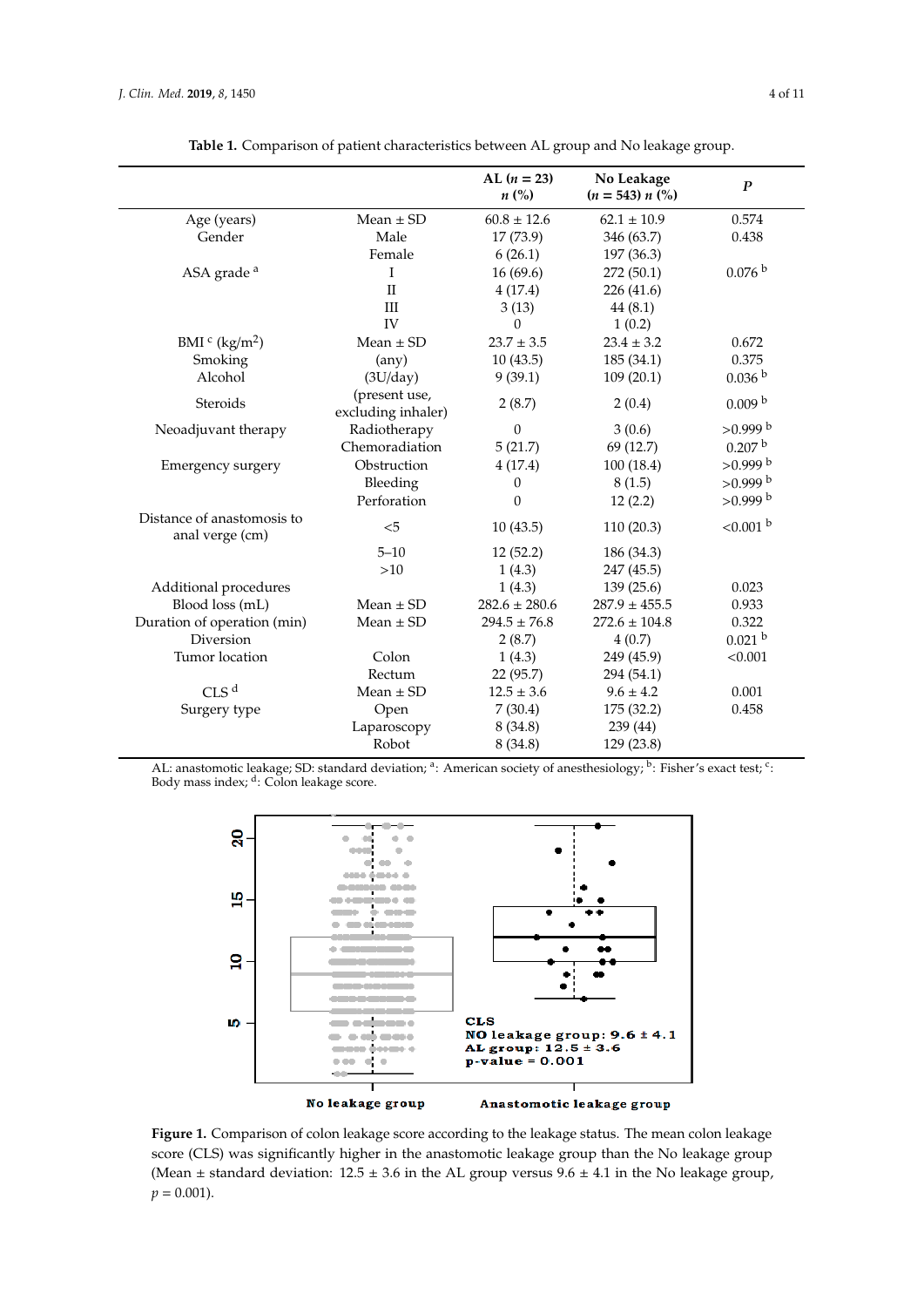#### *3.2. Comparison of Patient Characteristics between the Training Set and the Validation Set*

By computer-generated random sampling, the patients were divided into the training set (396 patients) and the validation set (170 patients). There was no difference in the incidence of AL between the two sets (4.3% vs. 3.5%, *p* = 0.850). No difference in the clinicopathologic parameters were detected between the two groups (Table [2\)](#page-4-0).

|                                               |                                     | <b>Training Set</b><br>$(n = 396) n$ (%) | <b>Validation Set</b><br>$(n = 170) n$ (%) | $\boldsymbol{P}$   |
|-----------------------------------------------|-------------------------------------|------------------------------------------|--------------------------------------------|--------------------|
| Age (years)                                   | Mean $\pm$ SD                       | $62.5 \pm 10.8$                          | $61.2 \pm 11.5$                            | 0.186              |
| Gender                                        | Male                                | 251 (63.4)                               | 112 (65.9)                                 | 0.637              |
|                                               | Female                              | 145 (36.6)                               | 58 (34.1)                                  |                    |
| ASA grade <sup>a</sup>                        | I                                   | 195 (49.2)                               | 93 (54.7)                                  | 0.417              |
|                                               | $\Pi$                               | 169 (42.7)                               | 61(35.9)                                   |                    |
|                                               | III                                 | 31(7.8)                                  | 16(9.4)                                    |                    |
|                                               | <b>IV</b>                           | 1(0.3)                                   | 0                                          |                    |
| BMI $\frac{b}{k}$ (kg/m <sup>2</sup> )        | Mean $\pm$ SD                       | $23.6 \pm 3.1$                           | $23.1 \pm 3.3$                             | 0.102              |
| Smoking                                       | (any)                               | 135(34.1)                                | 60(35.3)                                   | 0.857              |
| Alcohol                                       | (3U/day)                            | 75 (18.9)                                | 43 (25.3)                                  | 0.111              |
| Steroids                                      | (present use,<br>excluding inhaler) | 3(0.8)                                   | 1(0.6)                                     | >0.999             |
| Neoadjuvant therapy                           | Radiotherapy                        | 1(0.3)                                   | 2(1.2)                                     | 0.449              |
|                                               | Chemoradiation                      | 51(12.9)                                 | 23(13.5)                                   | 0.941              |
| Emergency surgery                             | Obstruction                         | 76 (19.2)                                | 28 (16.5)                                  | 0.517              |
|                                               | Bleeding                            | 7(1.8)                                   | 1(0.6)                                     | 0.446 <sup>b</sup> |
|                                               | Perforation                         | 10(2.5)                                  | 2(1.2)                                     | 0.482              |
| Distance of anastomosis to<br>anal verge (cm) | $5$                                 | 85(21.5)                                 | 35(20.6)                                   | 0.575              |
|                                               | $5 - 10$                            | 143 (36.1)                               | 55 (32.4)                                  |                    |
|                                               | >10                                 | 168 (42.4)                               | 80 (47.1)                                  |                    |
| Additional procedures                         |                                     | 96 (24.2)                                | 44 (25.9)                                  | 0.758              |
| Blood loss (mL)                               | Mean $\pm$ SD                       | $280.3 \pm 421.4$                        | $304.9 \pm 510.2$                          | 0.580              |
| Duration of operation (min)                   | $Mean \pm SD$                       | $275.9 \pm 109.5$                        | $267.6 \pm 89.1$                           | 0.345              |
| Diversion                                     |                                     | 3(0.8)                                   | 3(1.8)                                     | 0.532              |
| Tumor location                                | Colon                               | 206 (52)                                 | 89 (52.4)                                  | >0.999             |
|                                               | Rectum                              | 190 (48)                                 | 81 (47.6)                                  |                    |
| CLS <sup>c</sup>                              | Mean $\pm$ SD                       | $9.8 \pm 4$                              | $9.7 \pm 4.6$                              | 0.942              |
| Anastomotic leakage                           |                                     | 17(4.3)                                  | 6(3.5)                                     | 0.850              |
| Surgery type                                  | Open                                | 131(33.1)                                | 51(30)                                     | 0.656              |
|                                               | Laparoscopy                         | 168 (42.4)                               | 79 (46.5)                                  |                    |
|                                               | Robot                               | 97 (24.5)                                | 40 (23.5)                                  |                    |

<span id="page-4-0"></span>**Table 2.** Patient demographics and operative outcomes between the training set and the validation set.

SD: Standard Deviation; <sup>a</sup>: American society of anesthesiology; <sup>b</sup>: Body mass index; c: Colon leakage score.

#### *3.3. Feature Selection and Generation of Modified CLS*

Of the clinical variables included in the CLS model, five potential predictors (based on the patients in the training set) were features with non-zero coefficients in the LASSO logistic regression model. These five parameters consisted of distance of anastomosis to anal verge, ASA grade 2, alcohol (3U/day), steroid (present use, excluding inhaler), and additional procedures. The combination of these parameters were presented as the modified CLS (Supplementary Figure S2). Distributions of the m-CLS in the overall set are given in the Supplementary File.

# *3.4. AUROC Comparison*

There was no difference in the AUROC for m-CLS between the training and the validation sets [0.838 (95%CI: 0.774–0.902) vs. 0.803 (95%CI: 0.624–0.983), *p* = 0.724] (Figure [2\)](#page-5-0). From the analysis of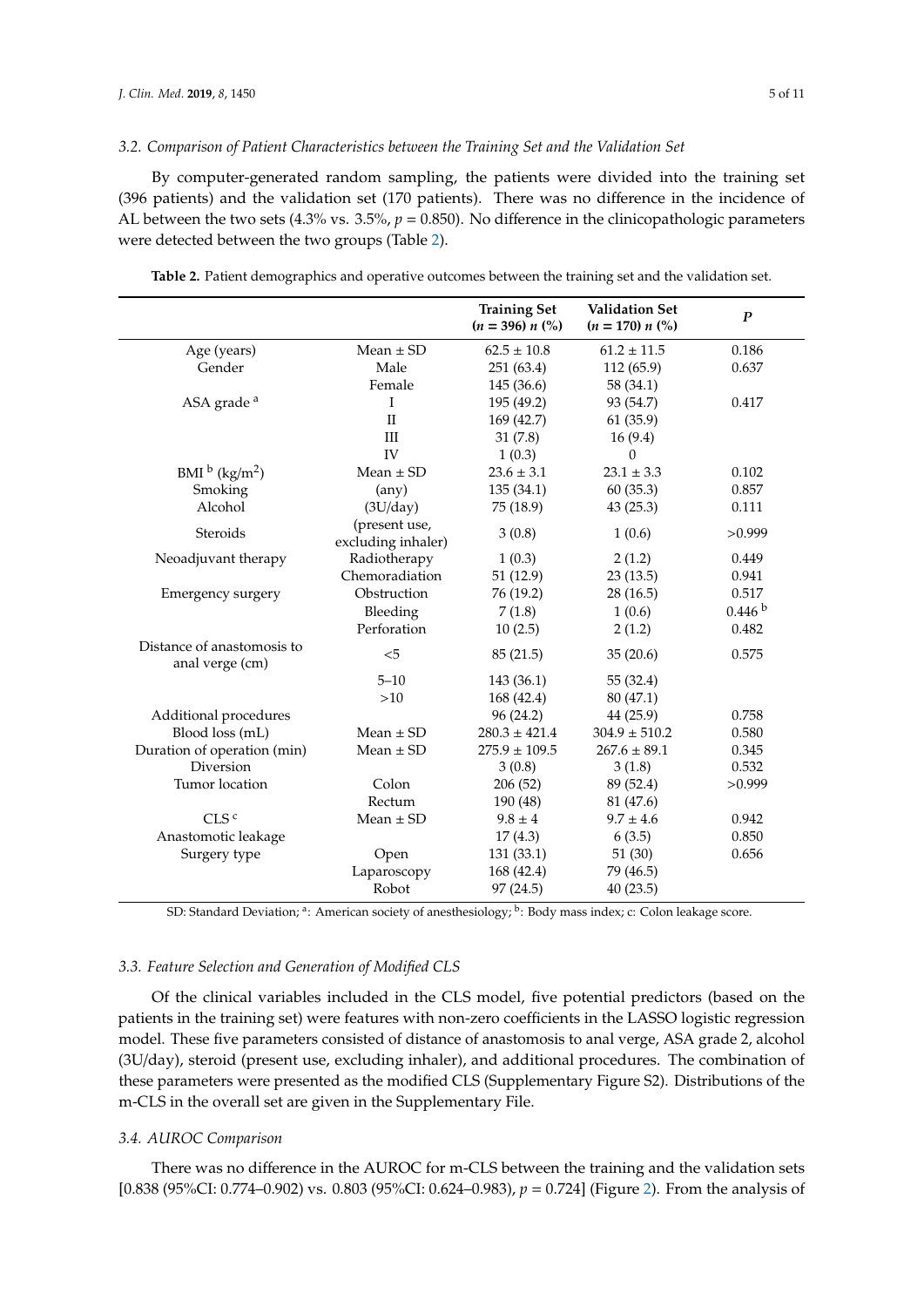<span id="page-5-0"></span>the overall set, the m-CLS was significantly predictive of AL, and better than the CLS [AUROC: 0.831 the overall set, the m-CLS was significantly predictive of AL, and better than the CLS [AUROC: 0.831<br>(95%CI: 0.767–0.896) vs. 0.701 (95%CI: 0.616–0.787), p = 0.008] (Figure 3). The sensitivity, specificity, positive predictive value (PPV), negative predictive value (NPV), and accuracy based on the specific positive predictive value (PPV), negative predictive value (NPV), and accuracy based on the specific<br>cut-off values of the m-CLS and CLS are shown in Supplementary Tables S1 and S2. The statistically optimal cut-off value for the m-CLS was 0.055 (sensitivity: 0.957, specificity: 0.718, PPV: 0.126, NPV: 0.997, and accuracy: 0.728), and for the CLS was 8.5 (sensitivity: 0.913, specificity: 0.433, PPV: 0.064, 0.997, and accuracy: 0.728), and for the CLS was 8.5 (sensitivity: 0.913, specificity: 0.433, PPV: 0.064, NPV: 0.992, and accuracy: 0.452). NPV: 0.992, and accuracy: 0.452).



<span id="page-5-1"></span>**Figure 2.** Receiver operating characteristic curves for the modified CLS (m-CLS) in the training set **Figure 2.** Receiver operating characteristic curves for the modified CLS (m-CLS) in the training set and the validation set. No significant difference of AUROC was seen between the train and validation sets  $(AUROC 0.838 versus 0.803, p = 0.724).$ 



**Figure 3.** Receiver operating characteristic curves for the m-CLS and CLS in the overall (the train and **Figure 3.** Receiver operating characteristic curves for the m-CLS and CLS in the overall (the train and the validation) set. This comparison revealed that the m-CLS performed better than CLS (AUROC the validation) set. This comparison revealed that the m-CLS performed better than CLS (AUROC 0.831 versus 0.701, *p* = 0.008). 0.831 versus 0.701, *p* = 0.008).

# **4. Discussion 4. Discussion**

This study demonstrated that m-CLS, which was developed using the LASSO logistic regression model derived from the clinical variables incorporated in the CLS, provides a more accurate prediction for the risk of AL than the CLS, in patients who underwent left-sided colorectal cancer surgeries.

 $\overline{z}$  inec Two studies performed subsequently to validate the CLS gave relatively good results, with the  $\rm AUROC$ The accuracy of CLS was initially reported to be quite high [AUROC, 0.95 (95% CI, 0.89–1.00)] [\[31\]](#page-9-1).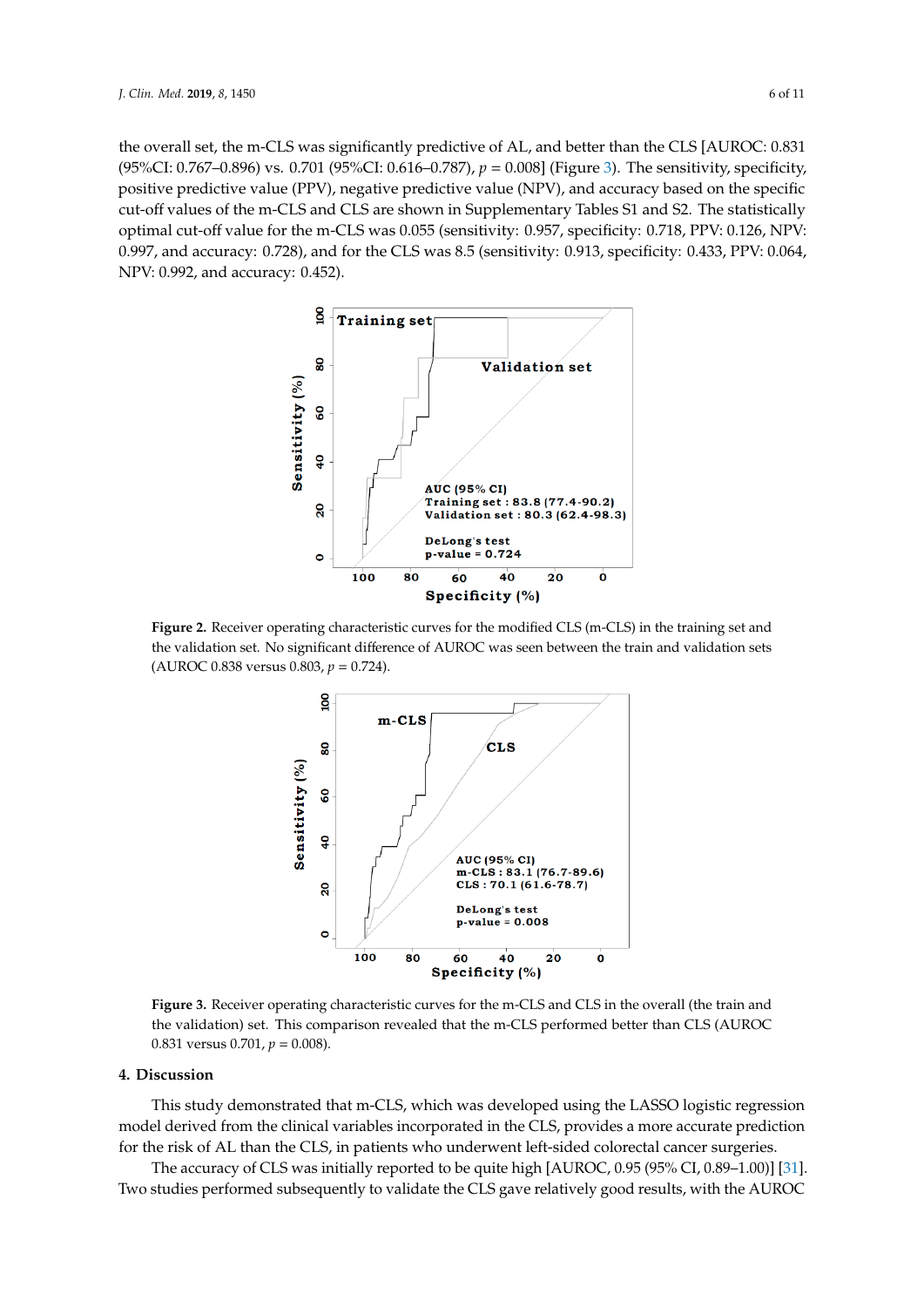interrupting the accurate prediction of CLS.

being 0.965 (95% CI, 0.913–1.00) and 0.80 (95% CI, 0.618–0.982) [\[32](#page-9-2)[,33\]](#page-9-3). In this study, although the mean CLS was significantly higher in the AL group than in the No Leakage group, the predictive strength of CLS (AUROC 0.701) was not as high as was anticipated. Although it is difficult to reveal the exact reasons for this discrepancy, several factors may have been involved. An important CLS variable is the distance of anastomosis to the anal verge. This is a well-known clinical variable associated with the occurrence of AL in patients diagnosed with rectal cancer [\[41\]](#page-9-11). Nevertheless, it is sometimes difficult to accurately define the level of anastomosis, especially for left or sigmoid colon cancers in retrospective studies. In our study, since 27.8% of the patients were excluded, mainly due to a lack of this information, it may have led to a selection bias. Another factor that can be speculated upon is the low rate of patients with preoperative steroid use in our cohort. Although there is still some debate on the real impact of steroid use on AL risk and the definition of steroid use is variable, in previous prospective or retrospective studies, its rate in the pretreatment periods in colorectal surgeries ranged from 2.2 to 5.3% [\[42](#page-9-12)[–46\]](#page-9-13). In this study, only four patients (0.7%) were classified as using steroids, although a lower rate of steroid use might be the specific characteristic of our patients. Considering the potential contribution of steroid use in AL occurrence, this relatively low rate seems to have worked in

Our study used the LASSO logistic regression model to determine whether the predictive power of m-CLS could be increased. The advantage of LASSO is that those variables from the patient data that are strongly associated with the prediction can be selected. Based on the comparison using ROC curves, we were able to confirm that the newly developed AL classifier (m-CLS) has a better predictive power than the CLS. Several AL risk prediction models have been developed for patients with colorectal cancer [\[33](#page-9-3)[,47](#page-9-14)[–50\]](#page-10-0). These predictive models would ultimately help surgeons decide whether to perform a diversion indirectly, by estimating a possibility of AL. However, neither our study nor previous studies could elucidate how these predictions would actually help reduce the AL rate in patients with colorectal cancer. Recently, a simple AL risk calculator was shown to have a better predictive power for AL than the surgeon's estimation [\[36\]](#page-9-6). However, that study had several limitations, in that the number of included patients was relatively small and they all had colon cancer. Thus, we cannot confirm whether this calculator has any significant predictive role for patients with rectal cancer [\[36\]](#page-9-6). It is unclear whether using these predictive scoring systems rather than relying on the surgeon's own experience to decide upon a diverting ileostomy would actually help in clinical practice. Further well-designed clinical trials are needed to confirm the validity of such predictive models.

There were several limitations in this study. This study is retrospective in nature, resulting in missing data that could result in a selection bias. In addition, this study was done in a single center using a relatively small sample size for prediction. The overall AL rate in our study was relatively low, thus it is questionable whether the predictive model we developed can be applied to other groups having higher AL rate as well. Our model was generated using the clinical outcomes of East Asian people. Since the patients' characteristics differ with each hospital, as well as race, the risk prediction model cannot be applied globally. Although we tried to validate our model using our internal validation set, to overcome this limitation fundamentally, it requires external validation using an independent different population before it can be accepted for use in diverse situations. This study included patients who underwent left-sided colorectal cancer surgeries. AL is generally more frequent in patients with rectal cancer than in those with colon cancer. Therefore, the need for developing a predictive model for patients with rectal cancer is even greater. In our study, when we confined the subgroup to only patients with rectal cancer, the AUROC was significantly higher in the m-CLS model than in the CLS model [69.1 (95% CI, 58.2–79.9) vs. 54.4 (95% CI, 42.4–66.4), *p* = 0.037]. However, its overall accuracy in both predictive models was not satisfactory, demonstrating that a different predictive model for rectal cancer is required.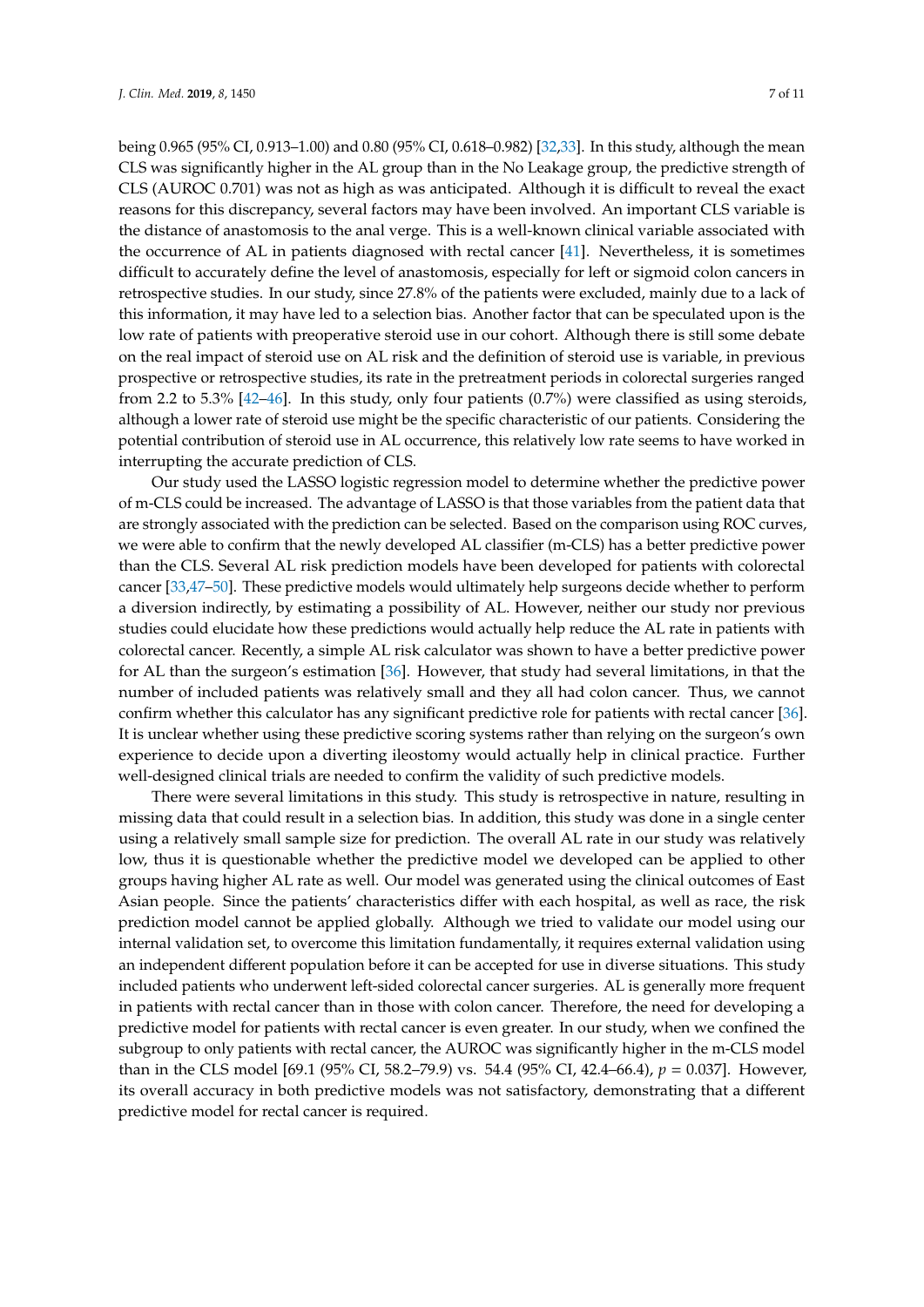# **5. Conclusions**

This study confirmed that m-CLS provides a more accurate prediction of AL than CLS in patients who have undergone left-sided colorectal cancer surgeries. Further research on the clinical efficacy of this prediction model in AL reduction is required. Besides, a prediction model specialized for patients with rectal cancer is warranted.

**Supplementary Materials:** The following are available online at http://[www.mdpi.com](http://www.mdpi.com/2077-0383/8/9/1450/s1)/2077-0383/8/9/1450/s1, Figure S1: Selection of significant parameters in clinicopathologic variables based on the CLS in the training set and definition of linear predictor, Figure S2: Distribution of colon leakage score and modified CLS in overall patients, Figure S3: Receiver operating characteristic curves for the m-CLS and the CLS in patients with rectal cancer (*n* = 271) Subset analysis of rectal cancer patients revealed that the m-CLS performed better than CLS (AUROC 0.691 in m-CLS versus 0.544 in CLS,  $p = 0.037$ ), Table S1: Sensitivity, specificity, PPV, NPV, and accuracy of predicted probability using the CLS at each cut-off point from 5 to 15, in units of 1, Table S2: Sensitivity, specificity, PPV, NPV, and accuracy of predicted probability using the m-CLS at each cut-off point from 3% to 15%, in units of 1%.

**Author Contributions:** Conceptualization, J.K.; Data curation, E.J.P., S.H.B. and K.Y.L.; Formal analysis, J.K.; Investigation, J.K.; Methodology, J.K.; Resources, S.U.Y., E.J.P., S.H.B., K.Y.L. and J.K.; Software, J.K.; Supervision, J.K.; Visualization, J.K.; Writing—original draft, S.U.Y.; Writing—review & editing, J.K.

**Acknowledgments:** We would like to thank Editage [\(www.editage.co.kr\)](www.editage.co.kr) for English language editing.

**Conflicts of Interest:** The authors declare no conflict of interest.

# **References**

- <span id="page-7-0"></span>1. Peeters, K.C.; Tollenaar, R.A.; Marijnen, C.A.; Klein Kranenbarg, E.; Steup, W.H.; Wiggers, T.; Rutten, H.J.; van de Velde, C.J. Risk factors for anastomotic failure after total mesorectal excision of rectal cancer. *Br. J. Surg.* **2005**, *92*, 211–216. [\[CrossRef\]](http://dx.doi.org/10.1002/bjs.4806) [\[PubMed\]](http://www.ncbi.nlm.nih.gov/pubmed/15584062)
- 2. Matthiessen, P.; Hallbook, O.; Rutegard, J.; Simert, G.; Sjodahl, R. Defunctioning stoma reduces symptomatic anastomotic leakage after low anterior resection of the rectum for cancer: A randomized multicenter trial. *Ann. Surg.* **2007**, *246*, 207–214. [\[CrossRef\]](http://dx.doi.org/10.1097/SLA.0b013e3180603024) [\[PubMed\]](http://www.ncbi.nlm.nih.gov/pubmed/17667498)
- 3. Yeh, C.Y.; Changchien, C.R.; Wang, J.Y.; Chen, J.S.; Chen, H.H.; Chiang, J.M.; Tang, R. Pelvic drainage and other risk factors for leakage after elective anterior resection in rectal cancer patients: A prospective study of 978 patients. *Ann. Surg.* **2005**, *241*, 9–13. [\[PubMed\]](http://www.ncbi.nlm.nih.gov/pubmed/15621985)
- 4. Trencheva, K.; Morrissey, K.P.; Wells, M.; Mancuso, C.A.; Lee, S.W.; Sonoda, T.; Michelassi, F.; Charlson, M.E.; Milsom, J.W. Identifying important predictors for anastomotic leak after colon and rectal resection: Prospective study on 616 patients. *Ann. Surg.* **2013**, *257*, 108–113. [\[CrossRef\]](http://dx.doi.org/10.1097/SLA.0b013e318262a6cd) [\[PubMed\]](http://www.ncbi.nlm.nih.gov/pubmed/22968068)
- 5. Marra, F.; Steffen, T.; Kalak, N.; Warschkow, R.; Tarantino, I.; Lange, J.; Zünd, M. Anastomotic leakage as a risk factor for the long-term outcome after curative resection of colon cancer. *Eur. J. Surg. Oncol.* **2009**, *35*, 1060–1064. [\[CrossRef\]](http://dx.doi.org/10.1016/j.ejso.2009.02.011) [\[PubMed\]](http://www.ncbi.nlm.nih.gov/pubmed/19303243)
- <span id="page-7-1"></span>6. Bostrom, P.; Haapamaki, M.M.; Rutegard, J.; Matthiessen, P.; Rutegard, M. Population-based cohort study of the impact on postoperative mortality of anastomotic leakage after anterior resection for rectal cancer. *BJS Open* **2019**, *3*, 106–111. [\[CrossRef\]](http://dx.doi.org/10.1002/bjs5.50106) [\[PubMed\]](http://www.ncbi.nlm.nih.gov/pubmed/30734021)
- <span id="page-7-2"></span>7. Kang, J.; Choi, G.S.; Oh, J.H.; Kim, N.K.; Park, J.S.; Kim, M.J.; Lee, K.Y.; Baik, S.H. Multicenter analysis of long-term oncologic impact of anastomotic leakage after laparoscopic total mesorectal excision: The korean laparoscopic colorectal surgery study group. *Medicine* **2015**, *94*, e1202. [\[CrossRef\]](http://dx.doi.org/10.1097/MD.0000000000001202) [\[PubMed\]](http://www.ncbi.nlm.nih.gov/pubmed/26200636)
- 8. Mirnezami, A.; Mirnezami, R.; Chandrakumaran, K.; Sasapu, K.; Sagar, P.; Finan, P. Increased local recurrence and reduced survival from colorectal cancer following anastomotic leak: Systematic review and meta-analysis. *Ann. Surg.* **2011**, *253*, 890–899. [\[CrossRef\]](http://dx.doi.org/10.1097/SLA.0b013e3182128929) [\[PubMed\]](http://www.ncbi.nlm.nih.gov/pubmed/21394013)
- 9. Branagan, G.; Finnis, D. Prognosis After Anastomotic Leakage in Colorectal Surgery. *Dis. Colon Rectum* **2005**, *48*, 1021–1026. [\[CrossRef\]](http://dx.doi.org/10.1007/s10350-004-0869-4)
- <span id="page-7-3"></span>10. Dulk, M.D.; Marijnen, C.A.M.; Collette, L.; Putter, H.; Påhlman, L.; Folkesson, J.; Bosset, J.-F.; Rodel, C.; Bujko, K.; Van De Velde, C.J.H. Multicentre analysis of oncological and survival outcomes following anastomotic leakage after rectal cancer surgery. *Br. J. Surg. Inc. Eur. J. Surg. Swiss Surg.* **2009**, *96*, 1066–1075. [\[CrossRef\]](http://dx.doi.org/10.1002/bjs.6694)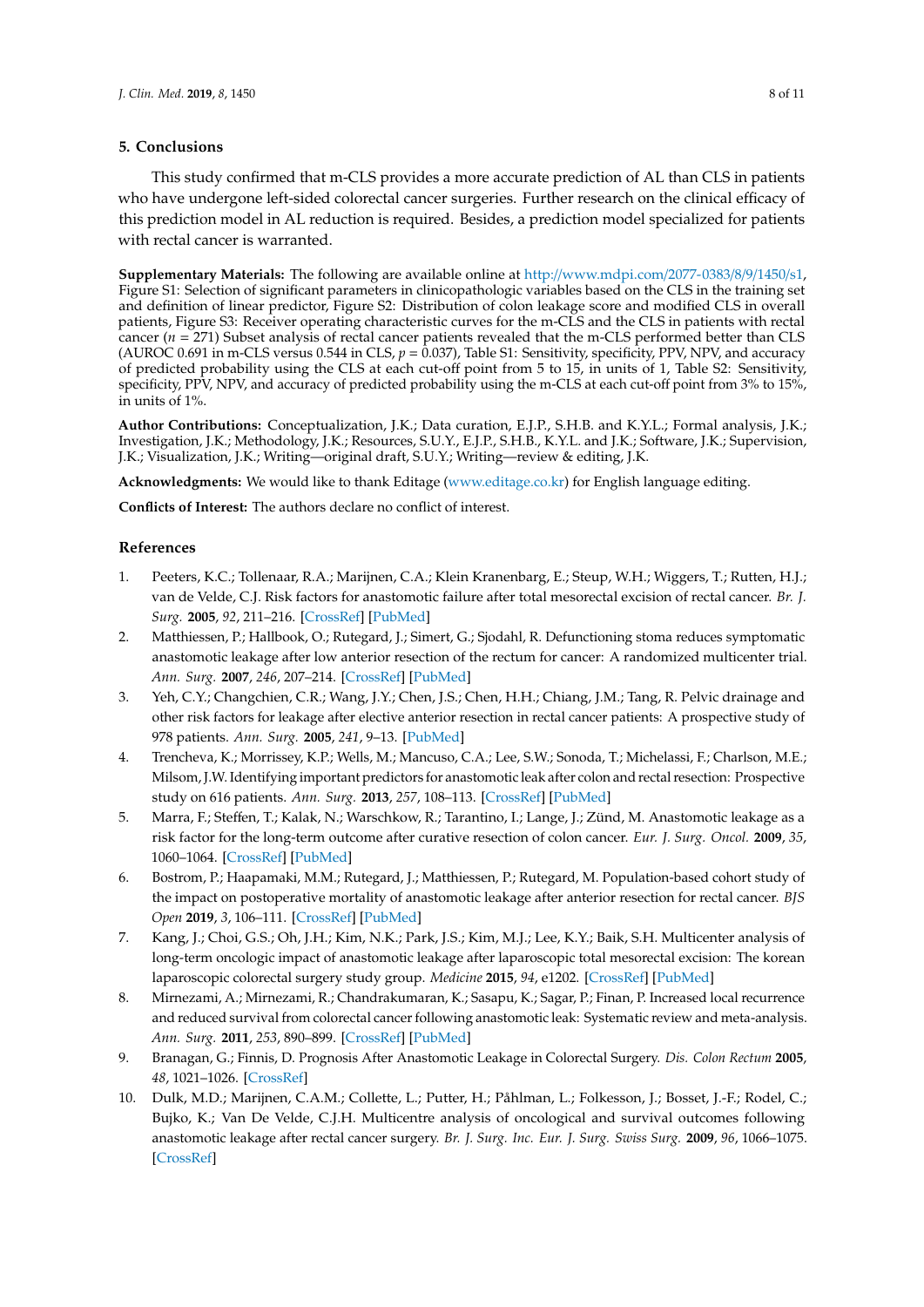- <span id="page-8-0"></span>11. Rutegard, M.; Hemmingsson, O.; Matthiessen, P.; Rutegard, J. High tie in anterior resection for rectal cancer confers no increased risk of anastomotic leakage. *Br. J. Surg.* **2012**, *99*, 127–132. [\[CrossRef\]](http://dx.doi.org/10.1002/bjs.7712) [\[PubMed\]](http://www.ncbi.nlm.nih.gov/pubmed/22038493)
- <span id="page-8-1"></span>12. Zeng, J.; Su, G. High ligation of the inferior mesenteric artery during sigmoid colon and rectal cancer surgery increases the risk of anastomotic leakage: A meta-analysis. *World J. Surg. Oncol.* **2018**, *16*, 157. [\[CrossRef\]](http://dx.doi.org/10.1186/s12957-018-1458-7) [\[PubMed\]](http://www.ncbi.nlm.nih.gov/pubmed/30071856)
- <span id="page-8-2"></span>13. Allaix, M.E.; Lena, A.; Degiuli, M.; Arezzo, A.; Passera, R.; Mistrangelo, M.; Morino, M. Intraoperative air leak test reduces the rate of postoperative anastomotic leak: Analysis of 777 laparoscopic left-sided colon resections. *Surg. Endosc.* **2019**, *33*, 1592–1599. [\[CrossRef\]](http://dx.doi.org/10.1007/s00464-018-6421-8) [\[PubMed\]](http://www.ncbi.nlm.nih.gov/pubmed/30203203)
- 14. Kawada, K.; Sakai, Y. Preoperative, intraoperative and postoperative risk factors for anastomotic leakage after laparoscopic low anterior resection with double stapling technique anastomosis. *World J. Gastroenterol.* **2016**, *22*, 5718–5727. [\[CrossRef\]](http://dx.doi.org/10.3748/wjg.v22.i25.5718) [\[PubMed\]](http://www.ncbi.nlm.nih.gov/pubmed/27433085)
- 15. Kingham, T.P.; Pachter, H.L. Colonic Anastomotic Leak: Risk Factors, Diagnosis, and Treatment. *J. Am. Coll. Surg.* **2009**, *208*, 269–278. [\[CrossRef\]](http://dx.doi.org/10.1016/j.jamcollsurg.2008.10.015) [\[PubMed\]](http://www.ncbi.nlm.nih.gov/pubmed/19228539)
- 16. Kologlu, M.; Yorganci, K.; Renda, N.; Sayek, I. Effect of local and remote ischemia-reperfusion injury on healing of colonic anastomoses. *Surgery* **2000**, *128*, 99–104. [\[CrossRef\]](http://dx.doi.org/10.1067/msy.2000.107414) [\[PubMed\]](http://www.ncbi.nlm.nih.gov/pubmed/10876192)
- 17. Hinoi, T.; Okajima, M.; Shimomura, M.; Egi, H.; Ohdan, H.; Konishi, F.; Sugihara, K.; Watanabe, M. Effect of Left Colonic Artery Preservation on Anastomotic Leakage in Laparoscopic Anterior Resection for Middle and Low Rectal Cancer. *World J. Surg.* **2013**, *37*, 2935–2943. [\[CrossRef\]](http://dx.doi.org/10.1007/s00268-013-2194-3) [\[PubMed\]](http://www.ncbi.nlm.nih.gov/pubmed/24005279)
- <span id="page-8-3"></span>18. Buunen, M.; Lange, M.M.; Ditzel, M.; Kleinrensink, G.-J.; Van De Velde, C.J.H.; Lange, J.F. Level of arterial ligation in total mesorectal excision (TME): An anatomical study. *Int. J. Color. Dis.* **2009**, *24*, 1317–1320. [\[CrossRef\]](http://dx.doi.org/10.1007/s00384-009-0761-8) [\[PubMed\]](http://www.ncbi.nlm.nih.gov/pubmed/19609537)
- <span id="page-8-4"></span>19. Hüser, N.; Michalski, C.W.; Erkan, M.; Schuster, T.; Rosenberg, R.; Kleeff, J.; Friess, H. Systematic Review and Meta-Analysis of the Role of Defunctioning Stoma in Low Rectal Cancer Surgery. *Ann. Surg.* **2008**, *248*, 52–60. [\[CrossRef\]](http://dx.doi.org/10.1097/SLA.0b013e318176bf65)
- <span id="page-8-5"></span>20. Shiomi, A.; Ito, M.; Maeda, K.; Kinugasa, Y.; Ota, M.; Yamaue, H.; Shiozawa, M.; Horie, H.; Kuriu, Y.; Saito, N. Effects of a Diverting Stoma on Symptomatic Anastomotic Leakage after Low Anterior Resection for Rectal Cancer: A Propensity Score Matching Analysis of 1,014 Consecutive Patients. *J. Am. Coll. Surg.* **2015**, *220*, 186–194. [\[CrossRef\]](http://dx.doi.org/10.1016/j.jamcollsurg.2014.10.017)
- <span id="page-8-6"></span>21. Kaidar-Person, O.; Person, B.; Wexner, S.D. Complications of Construction and Closure of Temporary Loop Ileostomy. *J. Am. Coll. Surg.* **2005**, *201*, 759–773. [\[CrossRef\]](http://dx.doi.org/10.1016/j.jamcollsurg.2005.06.002) [\[PubMed\]](http://www.ncbi.nlm.nih.gov/pubmed/16256921)
- 22. Phatak, U.R.; Kao, L.S.; You, Y.N.; Rodriguez-Bigas, M.A.; Skibber, J.M.; Feig, B.W.; Nguyen, S.; Cantor, S.B.; Chang, G.J. Impact of ileostomy-related complications on the multidisciplinary treatment of rectal cancer. *Ann. Surg. Oncol.* **2014**, *21*, 507–512. [\[CrossRef\]](http://dx.doi.org/10.1245/s10434-013-3287-9) [\[PubMed\]](http://www.ncbi.nlm.nih.gov/pubmed/24085329)
- 23. Hanna, M.H.; Vinci, A.; Pigazzi, A. Diverting ileostomy in colorectal surgery: When is it necessary? *Langenbeck's Arch. Surg.* **2015**, *400*, 145–152. [\[CrossRef\]](http://dx.doi.org/10.1007/s00423-015-1275-1) [\[PubMed\]](http://www.ncbi.nlm.nih.gov/pubmed/25633276)
- 24. Cheong, J.; Kang, J.; Kim, I.-K.; Kim, N.K.; Sohn, S.-K.; Lee, K.Y. Feasibility and Safety of a Fold-Over Diverting Ileostomy Reversal After Rectal Cancer Surgery: Case-Matched Comparison to the Resection Technique. *Ann. Coloproctology* **2014**, *30*, 118–121. [\[CrossRef\]](http://dx.doi.org/10.3393/ac.2014.30.3.118) [\[PubMed\]](http://www.ncbi.nlm.nih.gov/pubmed/24999462)
- <span id="page-8-7"></span>25. Messaris, E.; Sehgal, R.; Deiling, S.; Koltun, W.A.; Stewart, D.; McKenna, K.; Poritz, L.S. Dehydration Is the Most Common Indication for Readmission After Diverting Ileostomy Creation. *Dis. Colon Rectum* **2012**, *55*, 175–180. [\[CrossRef\]](http://dx.doi.org/10.1097/DCR.0b013e31823d0ec5) [\[PubMed\]](http://www.ncbi.nlm.nih.gov/pubmed/22228161)
- <span id="page-8-8"></span>26. Kim, I.-K.; Kang, J.; Baik, S.H.; Lee, K.Y.; Kim, N.K.; Sohn, S.-K. Impact of prior abdominal surgery on postoperative prolonged ileus after ileostomy repair. *Asian J. Surg.* **2018**, *41*, 86–91. [\[CrossRef\]](http://dx.doi.org/10.1016/j.asjsur.2016.07.006)
- <span id="page-8-9"></span>27. Gustavsson, K.; Gunnarsson, U.; Jestin, P. Postoperative complications after closure of a diverting ileostoma–differences according to closure technique. *Int. J. Colorectal Dis.* **2012**, *27*, 55–58. [\[CrossRef\]](http://dx.doi.org/10.1007/s00384-011-1287-4) [\[PubMed\]](http://www.ncbi.nlm.nih.gov/pubmed/21845418)
- 28. Wong, K.-S.; Remzi, F.H.; Gorgun, E.; Arrigain, S.; Church, J.M.; Preen, M.; Fazio, V.W. Loop Ileostomy Closure After Restorative Proctocolectomy: Outcome in 1,504 Patients. *Dis. Colon Rectum* **2005**, *48*, 243–250. [\[CrossRef\]](http://dx.doi.org/10.1007/s10350-004-0771-0) [\[PubMed\]](http://www.ncbi.nlm.nih.gov/pubmed/15714246)
- 29. Kim, M.J.; Kim, Y.S.; Park, S.C.; Sohn, D.K.; Kim, D.Y.; Chang, H.J.; Oh, J.H. Risk factors for permanent stoma after rectal cancer surgery with temporary ileostomy. *Surgery* **2016**, *159*, 721–727. [\[CrossRef\]](http://dx.doi.org/10.1016/j.surg.2015.09.011) [\[PubMed\]](http://www.ncbi.nlm.nih.gov/pubmed/26490725)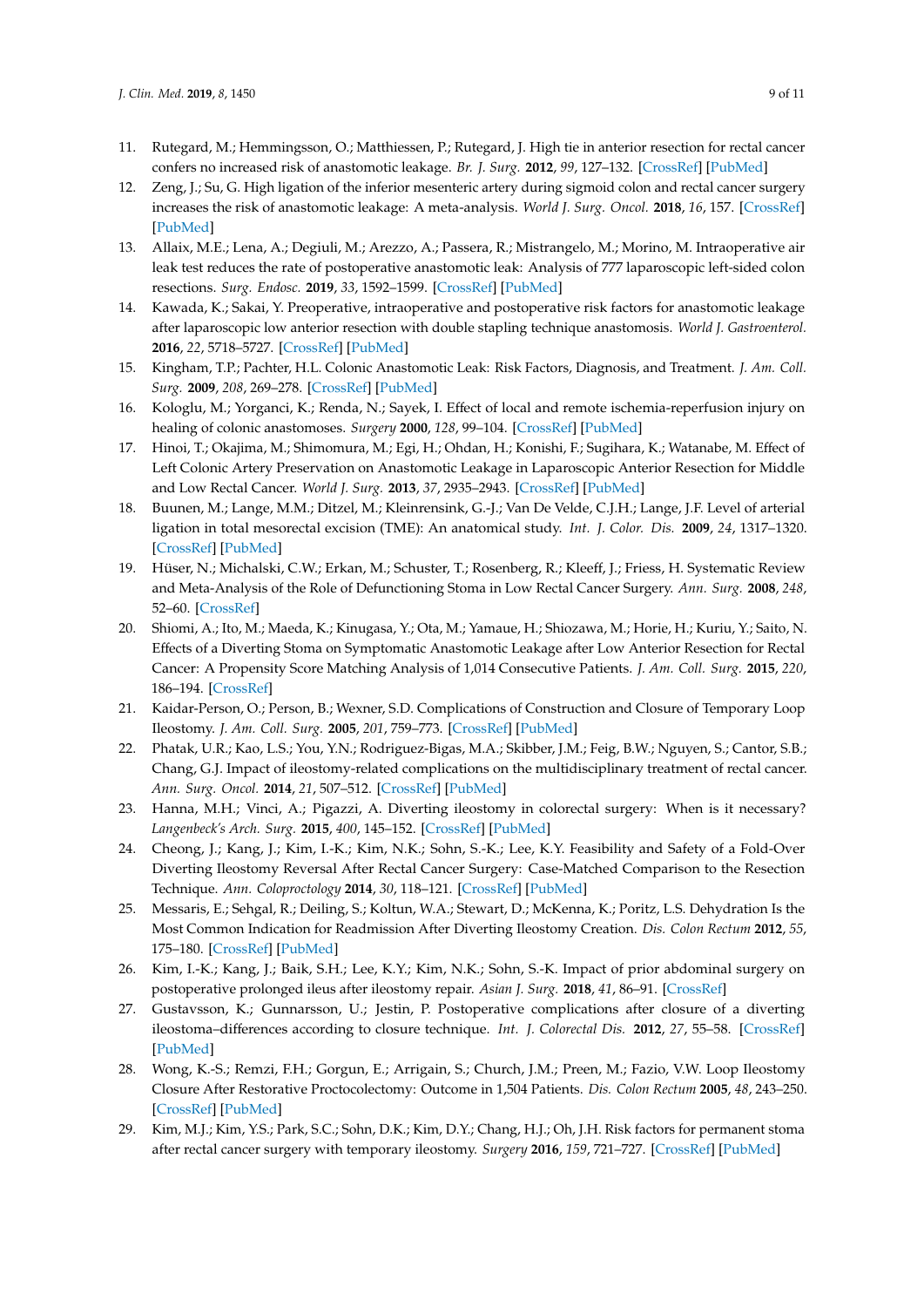- <span id="page-9-0"></span>30. Holmgren, K.; Kverneng Hultberg, D.; Haapamaki, M.M.; Matthiessen, P.; Rutegard, J.; Rutegard, M. High stoma prevalence and stoma reversal complications following anterior resection for rectal cancer: A population-based multicentre study. *Colorectal Dis.* **2017**, *19*, 1067–1075. [\[CrossRef\]](http://dx.doi.org/10.1111/codi.13771)
- <span id="page-9-1"></span>31. Dekker, J.W.T.; Liefers, G.J.; Otterloo, J.C.D.M.V.; Putter, H.; Tollenaar, R.A. Predicting the Risk of Anastomotic Leakage in Left-sided Colorectal Surgery Using a Colon Leakage Score. *J. Surg. Res.* **2011**, *166*, e27–e34. [\[CrossRef\]](http://dx.doi.org/10.1016/j.jss.2010.11.004) [\[PubMed\]](http://www.ncbi.nlm.nih.gov/pubmed/21195424)
- <span id="page-9-2"></span>32. Yu, X.-Q.; Zhao, B.; Zhou, W.-P.; Han, L.-Z.; Cai, G.-H.; Fang, Z.-W.; Peng, Y.-H.; Yuan, B. Utility of colon leakage score in left-sided colorectal surgery. *J. Surg. Res.* **2016**, *202*, 398–402. [\[CrossRef\]](http://dx.doi.org/10.1016/j.jss.2015.12.046) [\[PubMed\]](http://www.ncbi.nlm.nih.gov/pubmed/27229115)
- <span id="page-9-3"></span>33. Sammour, T.; Cohen, L.; Karunatillake, A.I.; Lewis, M.; Lawrence, M.J.; Hunter, A.; Moore, J.W.; Thomas, M.L. Validation of an online risk calculator for the prediction of anastomotic leak after colon cancer surgery and preliminary exploration of artificial intelligence-based analytics. *Tech. Coloproctol.* **2017**, *21*, 869–877. [\[CrossRef\]](http://dx.doi.org/10.1007/s10151-017-1701-1) [\[PubMed\]](http://www.ncbi.nlm.nih.gov/pubmed/29080956)
- <span id="page-9-4"></span>34. Sacks, G.D.; Dawes, A.J.; Ettner, S.L.; Brook, R.H.; Fox, C.R.; Maggard-Gibbons, M.; Ko, C.Y.; Russell, M.M. Surgeon Perception of Risk and Benefit in the Decision to Operate. *Ann. Surg.* **2016**, *264*, 896–903. [\[CrossRef\]](http://dx.doi.org/10.1097/SLA.0000000000001784) [\[PubMed\]](http://www.ncbi.nlm.nih.gov/pubmed/27192348)
- <span id="page-9-5"></span>35. Sacks, G.D.; Dawes, A.J.; Ettner, S.L.; Brook, R.H.; Fox, C.R.; Russell, M.M.; Ko, C.Y.; Maggard-Gibbons, M. Impact of a risk calculator on risk perception and surgical decision making: A randomized trial. *Ann. Surg.* **2016**, *264*, 889–895. [\[CrossRef\]](http://dx.doi.org/10.1097/SLA.0000000000001750) [\[PubMed\]](http://www.ncbi.nlm.nih.gov/pubmed/27192347)
- <span id="page-9-6"></span>36. Sammour, T.; Lewis, M.; Thomas, M.L.; Lawrence, M.J.; Hunter, A.; Moore, J.W. A simple web-based risk calculator [\(www.Anastomoticleak.Com\)](www.Anastomoticleak.Com) is superior to the surgeon's estimate of anastomotic leak after colon cancer resection. *Tech. Coloproctology* **2017**, *21*, 35–41. [\[CrossRef\]](http://dx.doi.org/10.1007/s10151-016-1567-7)
- <span id="page-9-7"></span>37. Watson, D.; Krutzinna, J.; Bruce, I.; Griffiths, C.; McInnes, I.; Barnes, M.; Floridi, L. Clinical Applications of Machine Learning Algorithms: Beyond the Black Box. *BMJ* **2019**, *364*, 886. [\[CrossRef\]](http://dx.doi.org/10.1136/bmj.l886) [\[PubMed\]](http://www.ncbi.nlm.nih.gov/pubmed/30862612)
- <span id="page-9-8"></span>38. Harvin, J.A.; Green, C.E.; Pedroza, C.; Tyson, J.E.; Moore, L.J.; Wade, C.E.; Holcomb, J.B.; Kao, L.S. Using Machine Learning to Identify Change in Surgical Decision Making in Current Use of Damage Control Laparotomy. *J. Am. Coll. Surg.* **2019**, *228*, 255–264. [\[CrossRef\]](http://dx.doi.org/10.1016/j.jamcollsurg.2018.12.025)
- <span id="page-9-9"></span>39. Tibshirani, R. The lasso method for variable selection in the cox model. *Stat. Med.* **1997**, *16*, 385–395. [\[CrossRef\]](http://dx.doi.org/10.1002/(SICI)1097-0258(19970228)16:4<385::AID-SIM380>3.0.CO;2-3)
- <span id="page-9-10"></span>40. Bohning, D.; Holling, H.; Patilea, V. A limitation of the diagnostic-odds ratio in determining an optimal cut-off value for a continuous diagnostic test. *Stat. Methods Med Res.* **2011**, *20*, 541–550. [\[CrossRef\]](http://dx.doi.org/10.1177/0962280210374532)
- <span id="page-9-11"></span>41. Moran, B. Predicting the risk and diminishing the consequences of anastomotic leakage after anterior resection for rectal cancer. *Acta Chir. Iugosl.* **2010**, *57*, 47–50. [\[CrossRef\]](http://dx.doi.org/10.2298/ACI1003047M) [\[PubMed\]](http://www.ncbi.nlm.nih.gov/pubmed/21066983)
- <span id="page-9-12"></span>42. Slieker, J.C.; Komen, N.; Mannaerts, G.H.; Karsten, T.M.; Willemsen, P.; Murawska, M.; Jeekel, J.; Lange, J.F. Long-term and perioperative corticosteroids in anastomotic leakage: A prospective study of 259 left-sided colorectal anastomoses. *Arch. Surg.* **2012**, *147*, 447–452. [\[CrossRef\]](http://dx.doi.org/10.1001/archsurg.2011.1690) [\[PubMed\]](http://www.ncbi.nlm.nih.gov/pubmed/22249852)
- 43. Suding, P.; Jensen, E.; Abramson, M.A.; Itani, K.; Wilson, S.E. Definitive risk factors for anastomotic leaks in elective open colorectal resection. *Arch. Surg.* **2008**, *143*, 907–912. [\[CrossRef\]](http://dx.doi.org/10.1001/archsurg.143.9.907) [\[PubMed\]](http://www.ncbi.nlm.nih.gov/pubmed/18794430)
- 44. Konishi, T.; Watanabe, T.; Kishimoto, J.; Nagawa, H. Risk Factors for Anastomotic Leakage after Surgery for Colorectal Cancer: Results of Prospective Surveillance. *J. Am. Coll. Surg.* **2006**, *202*, 439–444. [\[CrossRef\]](http://dx.doi.org/10.1016/j.jamcollsurg.2005.10.019)
- 45. Wang, H.; Wang, Y.; Xing, H.; Zhou, Y.; Zhao, J.; Jiang, J.; Liu, Q. Laparoscopic Surgery Within an Enhanced Recovery after Surgery (ERAS) Protocol Reduced Postoperative Ileus by Increasing Postoperative Treg Levels in Patients with Right-Side Colon Carcinoma. *Med. Sci. Monit.* **2018**, *24*, 7231. [\[CrossRef\]](http://dx.doi.org/10.12659/MSM.910817)
- <span id="page-9-13"></span>46. Rushfeldt, C.F.; Agledahl, U.C.; Sveinbjørnsson, B.; Søreide, K.; Wilsgaard, T. Effect of Perioperative Dexamethasone and Different NSAIDs on Anastomotic Leak Risk: A Propensity Score Analysis. *World J. Surg.* **2016**, *40*, 2782–2789. [\[CrossRef\]](http://dx.doi.org/10.1007/s00268-016-3620-0) [\[PubMed\]](http://www.ncbi.nlm.nih.gov/pubmed/27386865)
- <span id="page-9-14"></span>47. Liu, Y.; Wan, X.; Wang, G.; Ren, Y.; Cheng, Y.; Zhao, Y.; Han, G. A scoring system to predict the risk of anastomotic leakage after anterior resection for rectal cancer. *J. Surg. Oncol.* **2014**, *109*, 122–125. [\[CrossRef\]](http://dx.doi.org/10.1002/jso.23467)
- 48. Park, J.S.; Choi, G.S.; Kim, S.H.; Kim, H.R.; Kim, N.K.; Lee, K.Y.; Kang, S.B.; Kim, J.Y.; Lee, K.Y.; Kim, B.C.; et al. Multicenter analysis of risk factors for anastomotic leakage after laparoscopic rectal cancer excision: The korean laparoscopic colorectal surgery study group. *Ann. Surg.* **2013**, *257*, 665–671. [\[CrossRef\]](http://dx.doi.org/10.1097/SLA.0b013e31827b8ed9)